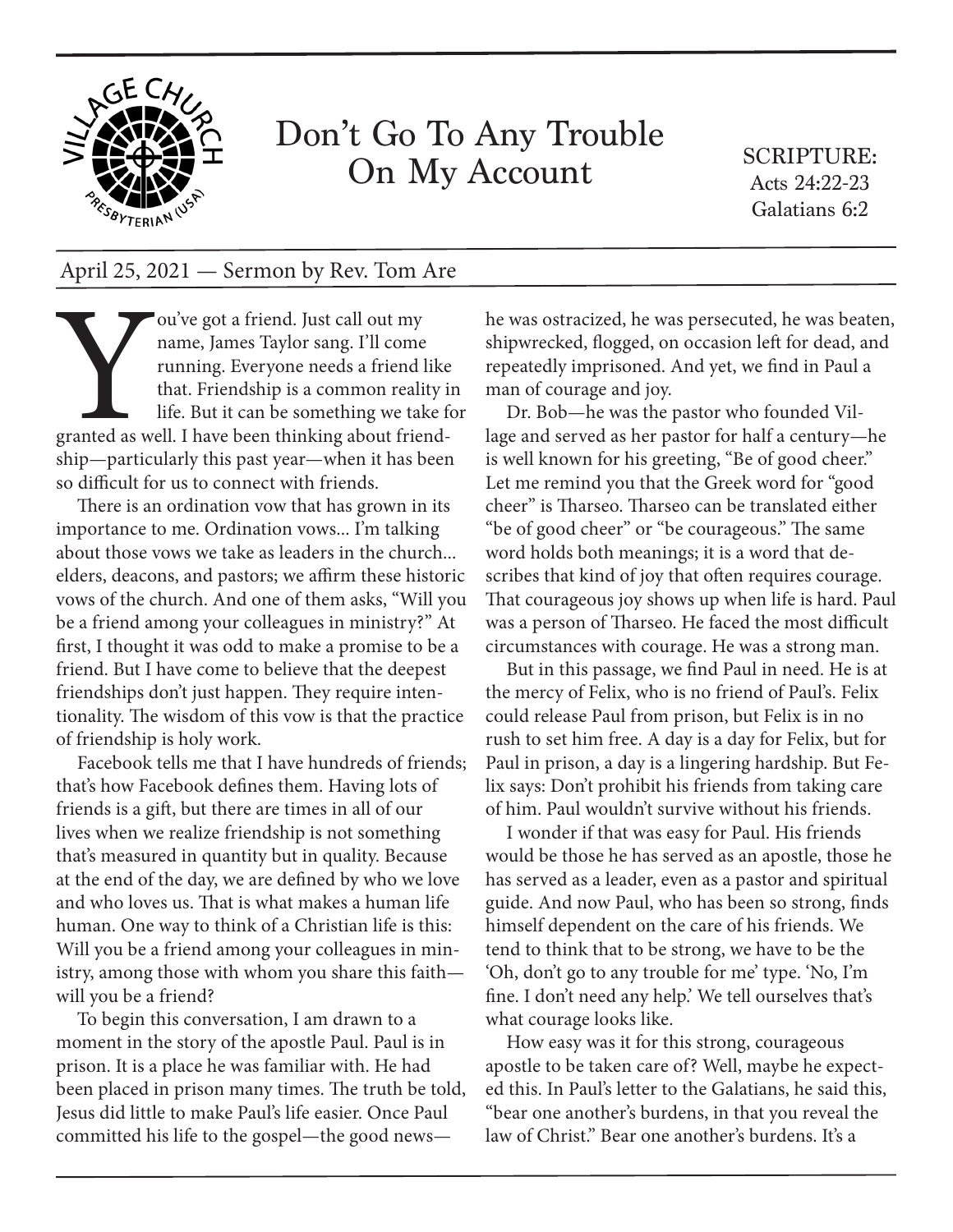2

good metaphor for friendship.

But when we hear that verse—bear one another's burdens—we hear it from the position of strength, don't we? It's Paul's exhortation for us to take care of others. When your friends are in need, be the one who says, "I'll come running, to see you again." We want to be their bridge over troubled water. But that's not what he says. He says bear one another's burdens. If I understand it, it means sometimes you are the strong one; but sometimes, we are the ones who need strength. To bear one another's burdens means sometimes we carry but sometimes, we are the one who need to be carried. Yes, sometimes as a friend, you are the bridge over troubled water but sometimes, you are the one who is weary and feeling small. And if I understand it, both are holy because both are human. And it is in the soil of authentic humanness that friendship grows.

But it is much easier to see ourselves as the strong one. But if we cannot admit our need when we have need, there is a loneliness that results.

In Wendell Berry's novel, *Jayber Crow*, there is a strong man, an independent man named Troy. He is described like this: "Troy... was more or less alone... His competitiveness and self-centeredness cut him off from any thought of shared life."1 To men like Troy—and it may be a bigger problem for men—to men like Troy, the apostle says, sometimes you need to let your friends take care of you.

And here's the point. I think there is a connection between the strength, the good cheer, the hope that we manifest in our lives, and the willingness we have to be cared for when we need it. The courage to let others be our strength when we can't... it can become the food that feeds our strength, our courage, our hope.

My friend Dean is a pastor and he was making a hospital visit. This was in the 1980s and a member of his church was dying of AIDS. It was a scary time. We forget how fearful we were of folks with that disease—how cruel they were often treated. But not Dean. Dean sat by his bedside and they talked. From his deathbed, he said, "Dean, I'm not sure I have my

faith anymore. I just don't know how to find God in the midst of this monstrous disease. And Dean said, "That's okay. You lean on my faith right now. Let me believe for the both of us."

Both of them were being faithful in that moment. Will you be a friend among your colleagues in ministry? It's a good description of discipleship.

I imagine whoever those friends of Paul's might have been, they had leaned on him more than once. And maybe they did not anticipate that the day would come when the apostle would need them but it did, and they were there. Maybe that's why Paul knew that to live the law of Christ, we need to bear one another's burdens. Sometimes you are the one who carries, and sometimes you need to be carried. If you know that, you are more likely to live a life defined by courageous joy and hope, it seems to me.

In April of 1968, Martin Luther King, Jr., traveled to Memphis. You remember the story. King was one of the most important voices in our nation's history. He was one of the most courageous and hopeful men to walk these lands.

The night before he was assassinated, he preached. Apart from his 'I Have A Dream' sermon, that night he gave what was probably the most well-known speech of his ministry. He told those gathered that night, "I don't know what will happen now... Like anybody, I would like to live a long life. Longevity has its place. But I'm not concerned about that now... God has allowed me to go up to that mountain and I've looked over. And I've seen the promised land. I may not get there with you, but I want you to know that we as a people will get to the promised land."2

That's what Tharseo looks like. He was convinced that God was leading us to God's promised day. That incredible sermon began in a less-recognized fashion. Rev. Ralph Abernathy introduced King that night. And King began his sermon by saying, "I listened to Ralph's introduction and then I thought about myself and wondered who is Ralph talking about?" And then King said, "It's always nice to have your closest friend say something good about you,

<sup>1</sup> Wendell Berry, *Jayber Crow*, 2000, p. 194.

<sup>2</sup> Martin Luther King, Jr., "I See the Promised Land," *A Testament of Hope*, 1986, p. 286.